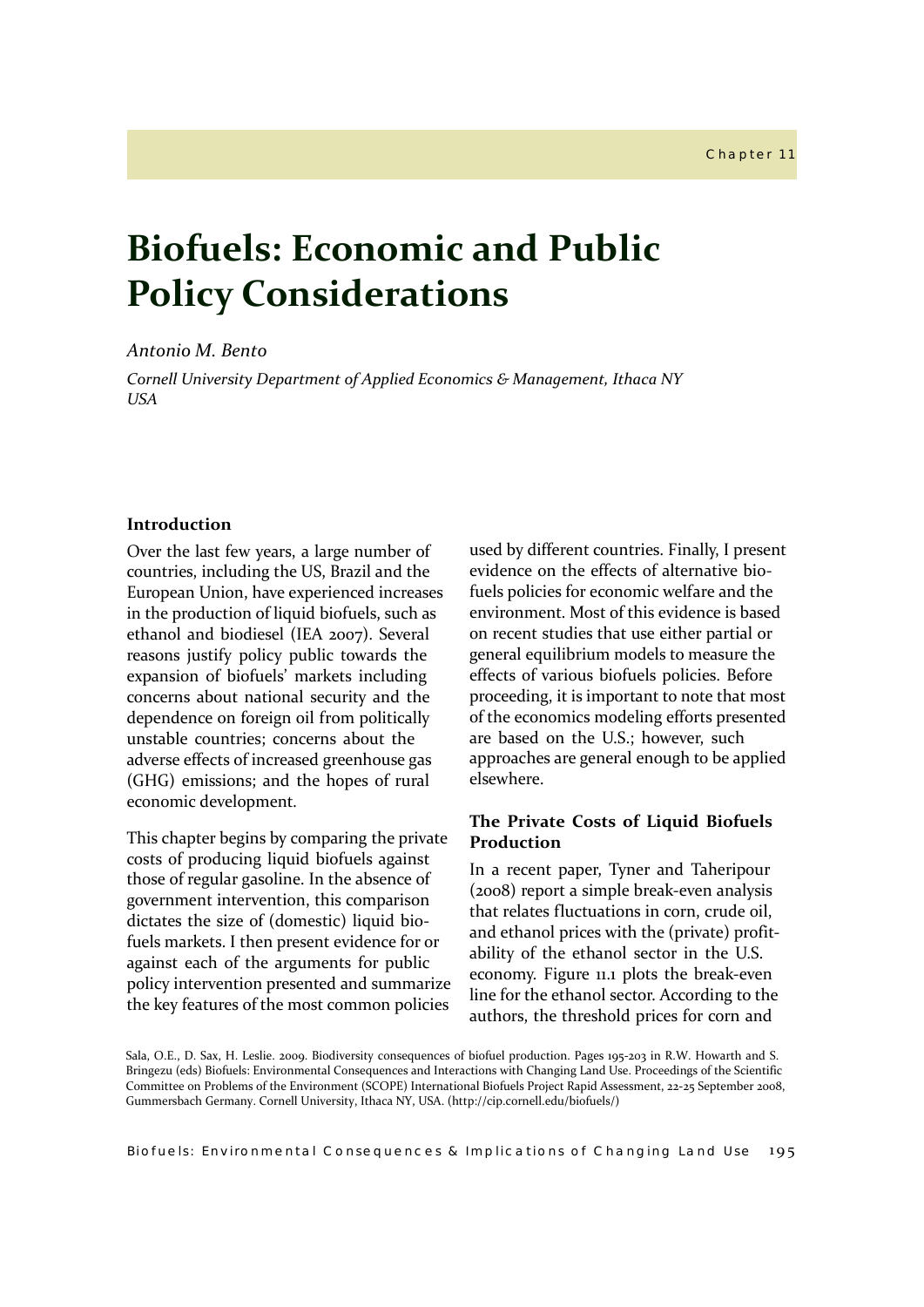ethanol, at which a representative ethanol plant operates with zero economic profits, is \$2.5 USD and \$1.55 USD respectively. The authors also note that the level of crude oil prices experienced in 2004 (typically above \$100 USD bbl-1), combined with low prices of corn and the \$0.51 USD ethanol tax credit, raised the profitability of the industry. However, it is unlikely that the ethanol industry would survive in the absence of tax credits (Yacobucci 2008 and sources cited therein). This raises the natural question: Are there reasons that justify the existence of a tax credit or other policies that promote an industry that would unlikely survive in the absence of government intervention?

## **Reasons for Government Policies in Biofuels Markets**

*Energy Security.* One reason for government intervention in biofuels production relates to energy security. The premise of the argument is that an increase in biofuel production domestically can reduce the dependence on foreign oil from politically unstable countries. Several countries, including the US, have introduced trade barriers to promote and protect domestic production of biofuels.

Critics argue that many countries are unable to displace a significant share of their oil consumption, and as a result, are unable to control the fluctuation in fuel prices. The U.S. and the European Union, for example, can displace 10% of their gasoline consumption with biofuels by allocating  $30\%$  and  $70\%$ of their croplands respectively. Such a diversion of cropland would be very difficult to achieve without causing serious costs in terms of food independence. Brazil, which can meet 10% of its fuel demand with just 3% of its cropland, is the exception (discussed in

**Figure 11.1** Break-even corn and ethanol prices compared with actual observations (Reprinted from Tyner and Taheripour 2008).



Scientific Committee on Problems of the Environment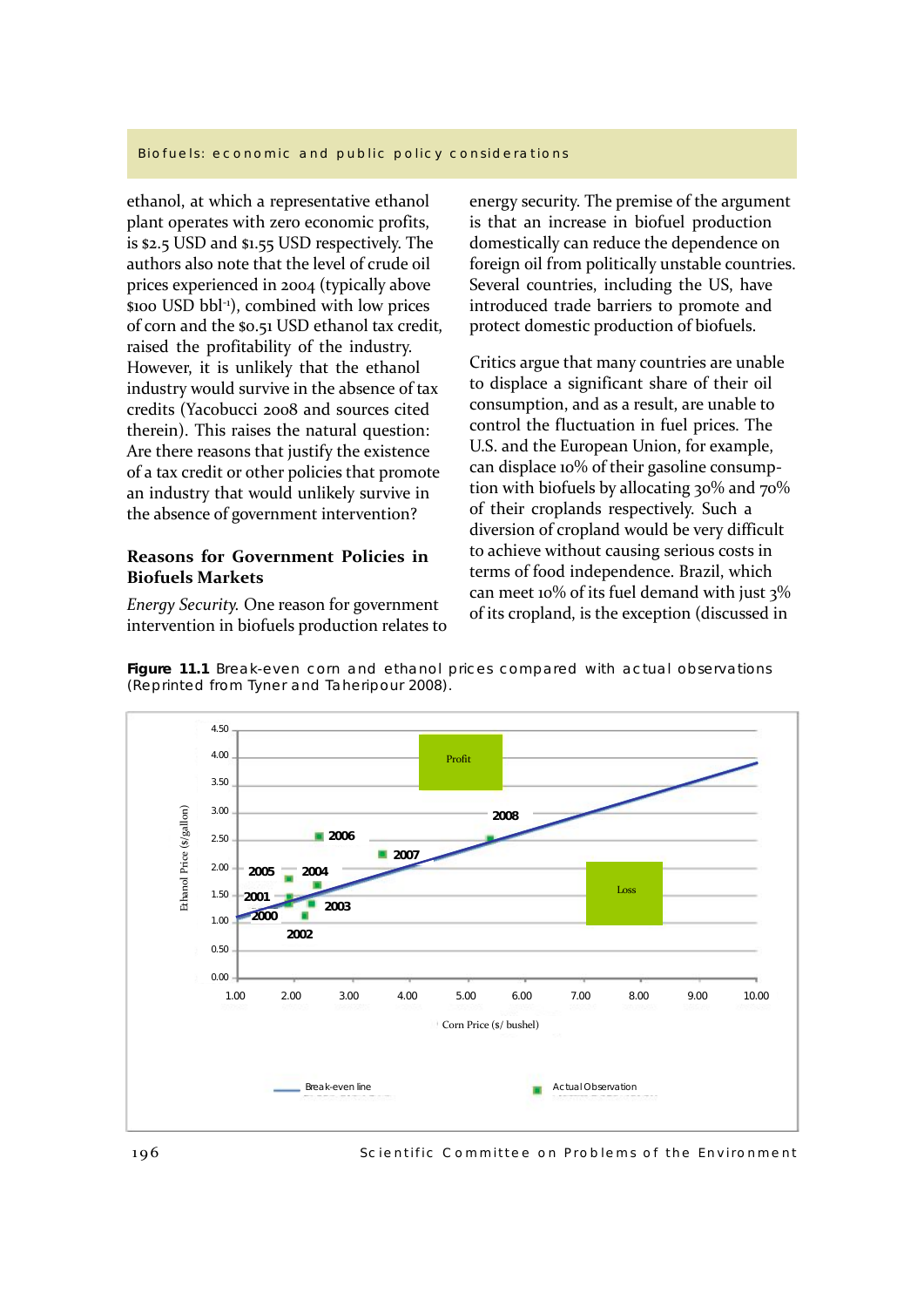detail in chapter 4 (Connor and Hernandez 2009).

In addition to being unable to control fuel prices, as energy demand continues to grow (due to increases in income and population), more land will be needed to assure the same percentage of fuel coming from biofuels. This fact implies that, unless coupled with policies that manage the overall demand for energy, biofuels policies alone will quickly become extremely costly and unsustainable.<sup>1</sup>

*GHG Emissions Mitigation.* Much government intervention to expand the biofuel production is based on the assertion that biofuels will contribute to an overall reduction in GHG emissions. Therefore, in order to justify the economic costs associated with increased biofuels policies, one must carefully investigate the extent of GHG emissions savings. This section briefly summarizes a growing body of literature that extends standard life-cycle analysis (LCA) of biofuels with rather contradictory results. The following section aims to highlight the underlying assumptions of these models that lead to inconsistencies.

As the literature on the LCA of biofuels matures, consensus points to a rather small greenhouse gas emissions savings from cornbased ethanol. The most cited study is Farrell et al (2006), which, after conducting a meta analysis based on over a dozen previous studies, concluded that corn-ethanol provides ~ 13% savings relative to fossil fuels. However, the estimates in the literature range between a -50% to a +50% savings, suggesting that, there is still a lot of uncertainty related to GHG emissions impacts. Several underlying assumptions of LCA models explain this large range including system boundaries and coproduct allocation, as described in chapter 5 (Menichetti and Otto 2009). Furthermore, it

is important to recognize that the LCA method suffers major shortcomings.

The key problem of LCA studies is the complete omission of any price responses to biofuels expansion, which in turn may seriously alter the overall GHG emissions resulting from biofuels. In essence, LCA is a useful tool if one wants to know the energy savings for the 'first' unit of ethanol produced, but estimates simply do not hold for large-scale levels of production. At commercial scales, price adjustments and responses by agents in the economy start to have impacts, which LCA does not consider. Two price-driven effects that need to be carefully examined (Bento and Landry 2008) are land-use adjustments – both at the intensive and extensive margins - that occur in response to changes in crop prices due to increased biofuels production (domestically and abroad) and changes in transportation decisions due to changes in fuel prices.

Recognizing the potential for biofuel policies to generate land use changes, Searchinger et al. (2008) use the GREET model to examine the land use effects resulting from a 56 billion liter increase of corn-based ethanol in the US. The GREET model is a multi-country general equilibrium agricultural model developed at Iowa State University, which has been used frequently to evaluate the impacts of trade policies on agricultural commodity prices. Searchinger et al. (2008) main argument is that the allocation of cropland in the US for the production of biofuels translates in an overall reduction on US corn exports. As a consequence, it is likely that other countries will increase their corn production to fill the gap created in the market. To the extent that these additional corn acreages come from land that was previously in forest or grassland, greenhouse gas emissions could actually increase. According to Searchinger et al.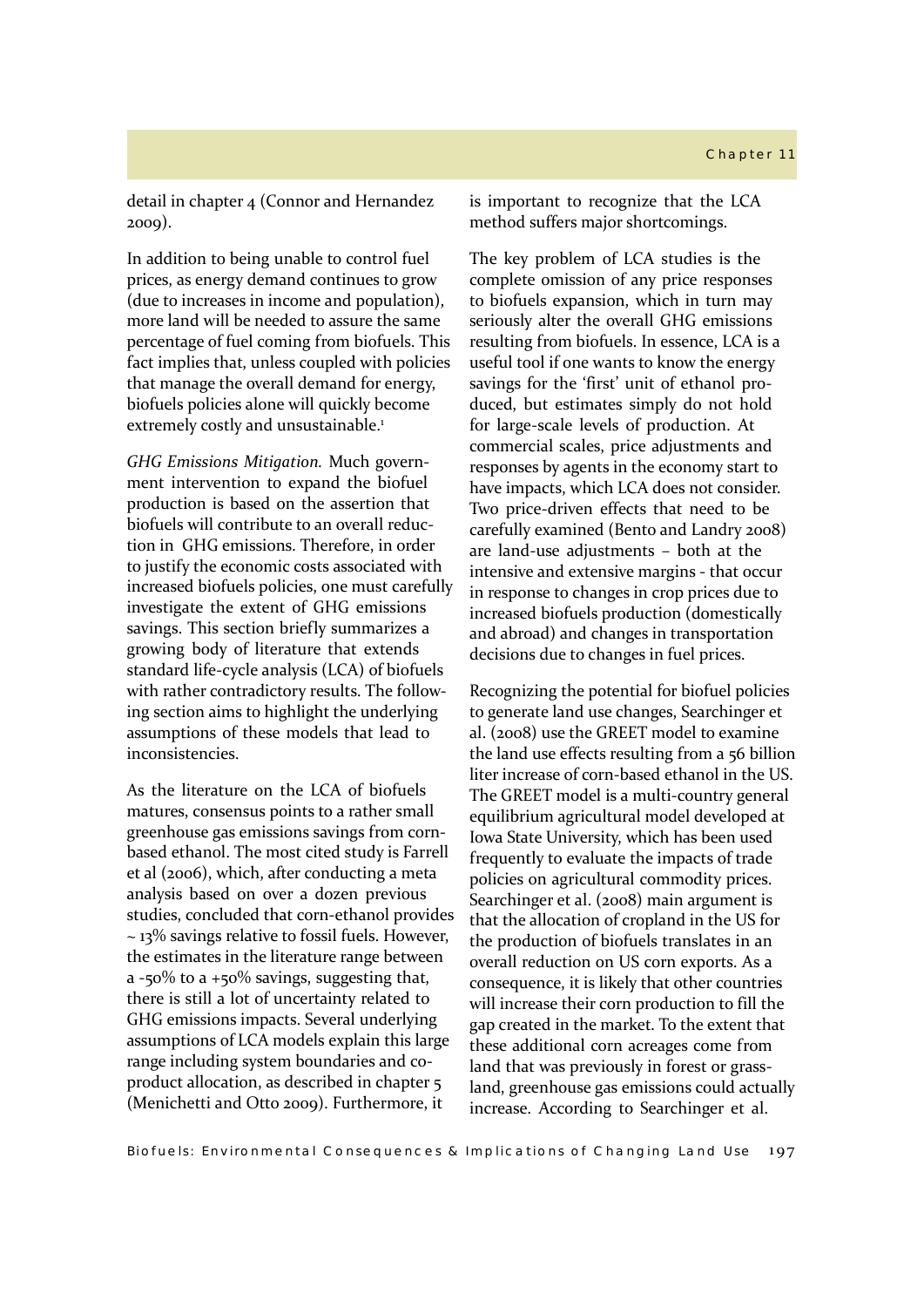(2008), in order to accommodate an increase of 56 billion liters of corn-based ethanol in the US, an addition 10.8 Mha of land elsewhere would be needed, doubling carbon emissions over a thirty-year period. The Searchinger et al. (2008) results, however, have stirred much debate and should be taken with caution. Several critics have taken issue with the underlying assumptions of the study (Sylvester-Bradley 2008 and sources cited therein) including failure to account for higher protein concentrations in co-products for livestock feed and potential conversion of marginal or fallow lands land (i.e. CRP land).

In on-going research, Bento and Landry (2008) develops a complete general equilibrium model of the U.S. economy to study the GHG emissions results from increased corn-based ethanol to meet the 2007 Energy Bill mandates. Bento and Landry's (2008) framework is novel in that it combines a detailed transportation model - in which individuals make decisions in terms of vehicle miles traveled and fuel economy - with a land use model. Unlike Searchinger et al. (2008), the Bento and Landry (2008) model considers the intensification margin of adjustment that comes from changes in rotation and tillage practices used in agricultural production. In addition, the authors consider the possibility of land conversion from the CRP and other land uses. Bento and Landry (2008) increases corn production to accommodate 56 billion liters of ethanol and ignores the impact of this increase in other countries. This is because the US increase in corn-ethanol comes primarily through a shift to continuous corn rotations and some conversion of CRP land. The deforestation numbers presented in Searchinger et al. (2008) do not occur, since the increased corn production is completely accommodated in the US, without any major land use change. In fact, in Bento and Landry (2008) U.S. corn exports remain

roughly constant throughout the policy experiment, thus not creating a pressure for additional land use conversion abroad. Thus, Bento and Landry (2008) implicitly believe that some of the deforestation results presented in Searchinger et al (2008) may have been overestimated. This is an area for which further research is needed<sup>2</sup>, as it will ulti-mately determine whether GHG savings from corn-ethanol occur. Still, one should question whether there are future opportunity costs of using corn for biofuels. Even if the US corn production can theoretically be fully utilized for domestic use without generating land use effects on other continents, the problem is that coarse grain demand is growing strongly every year and indirect land use effects will arise if the US forgoes future corn exports.

Perhaps even more important is that Bento and Landry (2008) find large effects of biofuels policies via the transportation sector. In particular, the presence of tax credits for ethanol production tend to lead to an overall increase of vehicle miles traveled and a delay in the adoption of more fuel-efficient cars. This effect can seriously exacerbate the GHG emissions resulting from the expansion of the biofuels sector. On the other hand, when biofuels mandates bind, that is, when fuels blenders are forced to meet the mandate, fuel prices go up and, as a consequence, there will be some GHG emissions reductions that are associated with reductions in VMTs and increases in fuel economy. Thus, unless biofuels policies act like a 'hidden' gasoline tax and promote a reduction in overall fuel consumed, it is unlikely that biofuels will generate any GHG emissions savings. Therefore, one should also compare the costs of biofuels policies against the costs of other policies aimed at reducing overall fuel consumption. Not surprising, because fuel taxes will be broader, the costs of achieving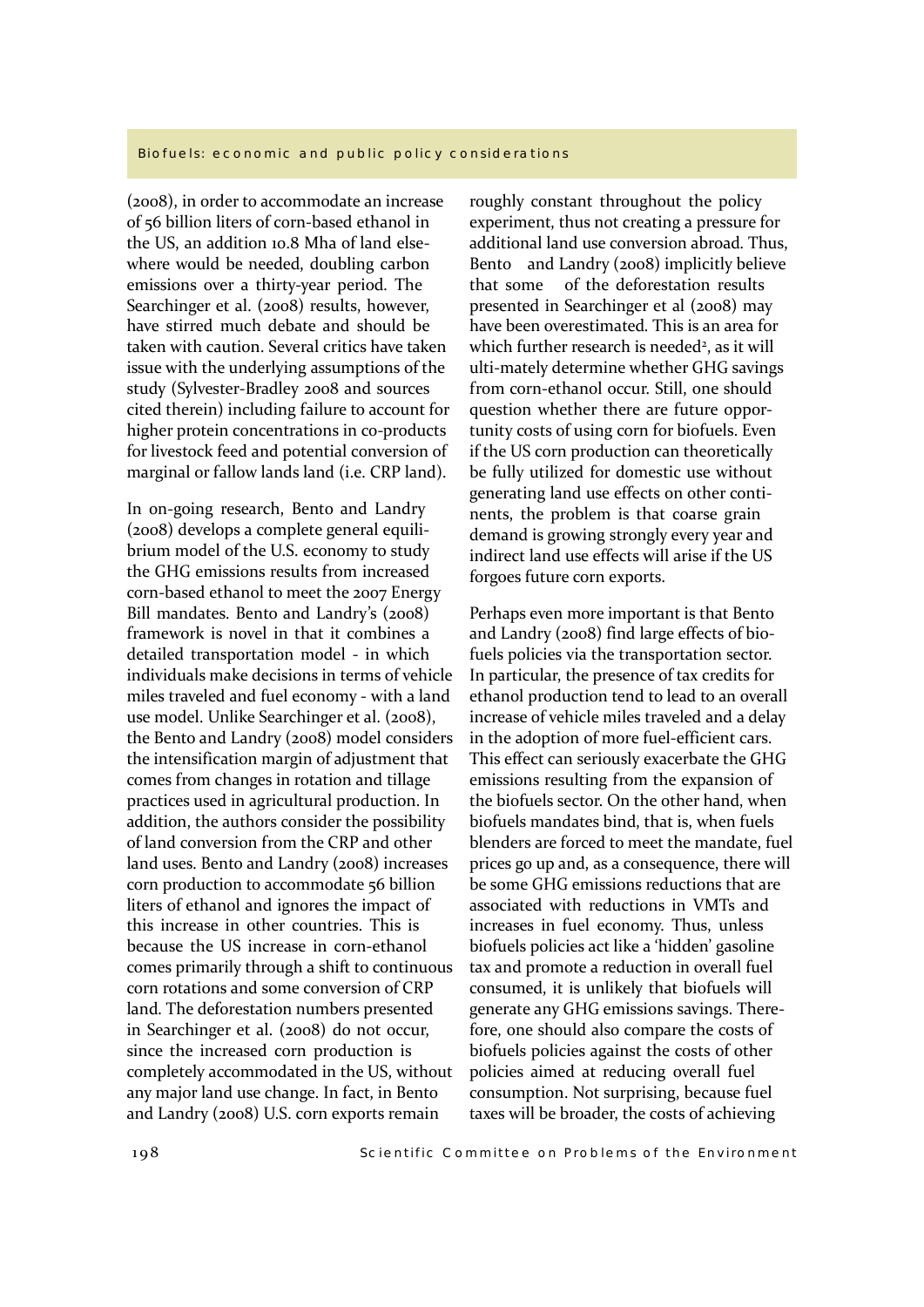## Chapter 11

similar emissions reductions would be much cheaper. The issue is how increases in the corporate average fuel economy (CAFE) standards or subsidies to promote the purchase of cleaner vehicles compare to increased biofuels mandates.

*Rural Economic Development.* The prospects of increased farm income and rural economic development, primarily in the less developed countries, can justify some degree of government intervention to promote the increase of biofuels production. However, government intervention without a strong governance infrastructure may actually threaten development. In developed countries, increases in rural income are offset by higher costs and not equally distributed across agricultural sectors.

In the United States, the expansion of the ethanol sector has created additional demand for crops and empirical evidence suggests some increase in overall farm income. According to the recent USDA Outlook Report (2008), farm income in 2007 was approximately \$86.8 billion USD. This is 42% about the 10-year average of \$61 billion USD. Part of this increase in farm income is explained by the boost in corn prices, which reached \$6 USD per bushel in 2008.

While, at a first glance, it appears that biofuels expansion increases farm income, several additional issues should be taken into consideration. First, like commodity prices, biofuels expansion promotes the increase of other inputs, including fertilizers. To the extent that over time fertilizer prices can increase, farm income resulting from biofuels expansion will be partially offset. More important, although it appears that there has been an absolute increase in farm income, the risk associated with farm investments has also gone up, due to the increase in input

prices. Therefore, a bad yield year, due to any exogenous shock, could represent a serious loss of income. While such shocks can easily be mitigated by government-subsidized insurance, there will still be welfare losses associated with exogenous shocks. Second, it is important to note that the distribution of benefits from biofuels expansion will not be even across all sub-sectors of the agricultural sector. In particular, there is a concern that, in response to the costs of fuel and corn, feed prices will go up, reducing livestock farmers' income4.

There is a potential for developing countries to specialize in bio-energy crops, crops that can be produce in poorer soils and adverse climatic conditions (IFPRI 2005). According to IFPRI (2005), 80 developing countries can grow and process sugarcane. The removal of trade barriers against these countries could represent an expansion of the cultivated area of sugarcane, as well as an increase in intensification of production of bio-energy crops. To the extent that there are substantial yield gaps to be explored in these countries, increased biofuels production can be partially achieved through intensification of existing cultivated areas. In turn, this will represent increases in farm income. The use of marginal lands in developing countries, where several second-generation biofuels could grow, could also translate into an increase of rural income. According to the IFPRI (2005), for example, India has 30 million hectares available to produce Jatropha.

One should note that the developing countries' comparative advantage in the production of biofuels feedstocks comes from the lower opportunity costs of land. In the U.S., for example, where yields are not expected to increase, an expansion of biofuels production will be very costly and the environmental consequences of such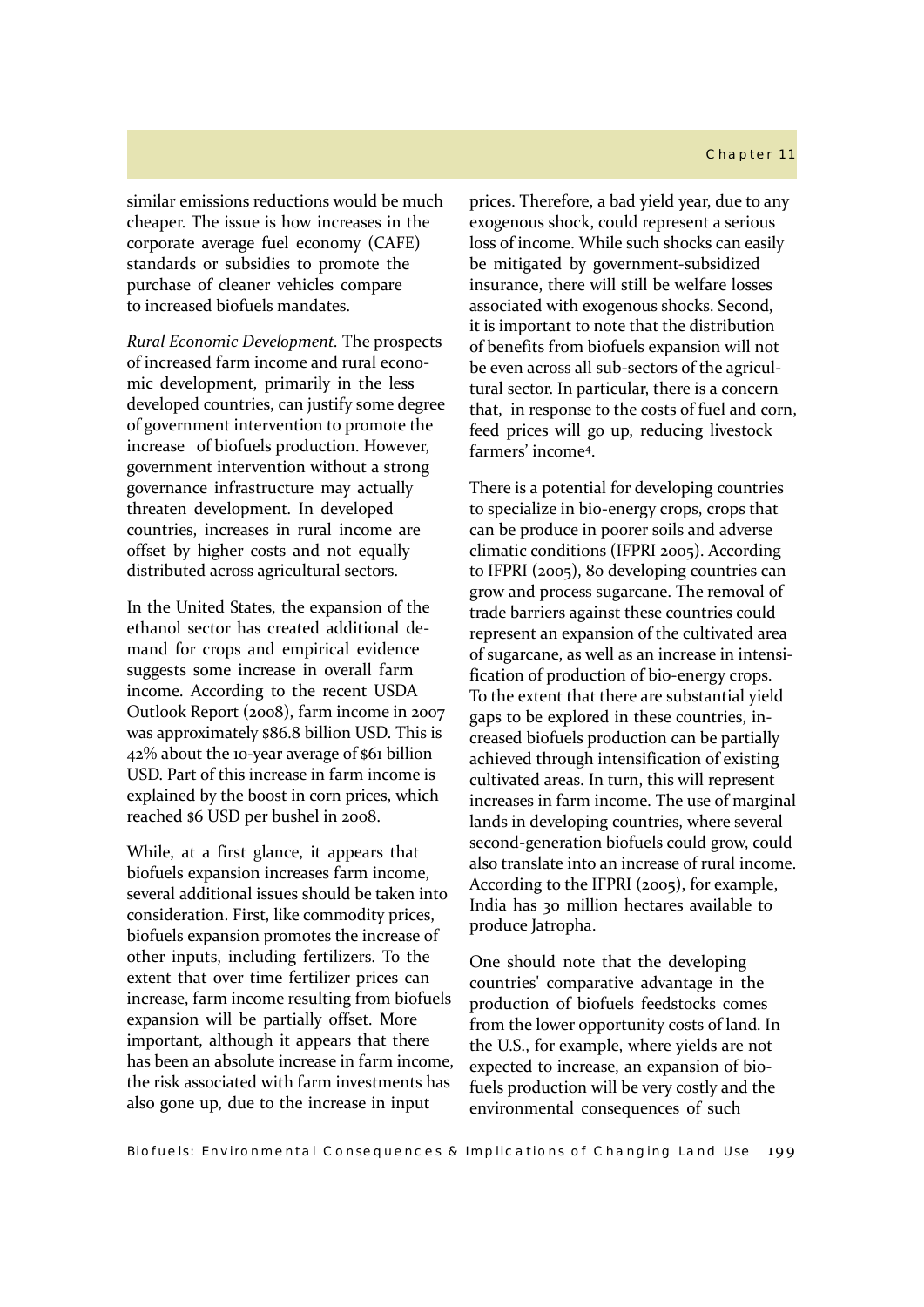expansion need to be properly quantified. From a public policy perspective, this suggests that policy makers should seriously consider the removal of all trade barriers against biofuels production elsewhere and should also consider revising the current level of ethanol tax credits and mandates. Only the reform of such policies will moves towards the optimal location and type of feedstock. On the other hand, moving to the optimal land (defined based on a narrowly economic criteria) might mean making land grabs in developing countries. Therefore, traditional market-based instruments may have to be complemented with regulatory schemes that differentiate land based on its ecological potential to prevent the conversion of land that can have adverse environmental consequences.

Whether in the developed or developing world, one should note that while farm income can increase and rural development can occur, one should also consider the potential welfare losses that come from increased food prices. To date, there is no consensus amongst academics and policymakers of the exact impact of biofuels expansion on food prices. In part, food prices are also increased due to overall population and income growth. Empirical studies suggest that biofuels contribute to 10-15% of food prices increases. If this is the case, it is likely that the benefits from rural economic development will still dominate the unintended impacts due to increased food prices5.

Public policy intervention in biofuels is motivated by very different concerns and such concerns have rather different scales. While national security and rural economic development can be considered local concerns, reducing GHG emissions is a global concern. Depending on how different governments weigh these each concern, some policy interventions will make more sense than others. For example, if the chief goal of biofuels expansion is the reduction of GHG emissions, then it is important to learn about "where", "how much" and "what type" of biofuels to produce. In this case, the presence of tax credits or trade barriers, which tend to promote corn-based ethanol should be revised and potentially removed. In the next section, we further discuss some of these issues and outline the most common public policies used.

## **Current Policies and their Effects**

*Excise Tax Credits.* If the goal is to make biofuels competitive against fossil fuels, fuel excise tax credits are the most direct and widely used instrument. Because most countries tax the consumption of gasoline, the excise tax credit effectively lowers the cost of biofuel relative to gasoline, and thus promotes its expansion up to the point where the blender is indifferent between using gasoline and biofuels (Bento and Landry 2008). The US, for example, started its current subsidization of the use of ethanol in motor fuel in 1978 as part of a policy response to the 1970s disruptions in petroleum supplies from the Middle East. The subsidy of \$0.51 USD per gallon of ethanol used, takes the form of tax credits to energy companies as opposed to payments to ethanol producers. Producers of corn, by far the predominant source of U.S. fuel ethanol, see this policy as beneficial to them.

It is important to note that the tax credit does not adjust to changes in oil prices and has no cap on production. Therefore, when oil prices are relatively higher, this tax credit may constitute a burden for the government (or more precisely a 'waste'), as it will be optimal for the blender to combine larger amounts of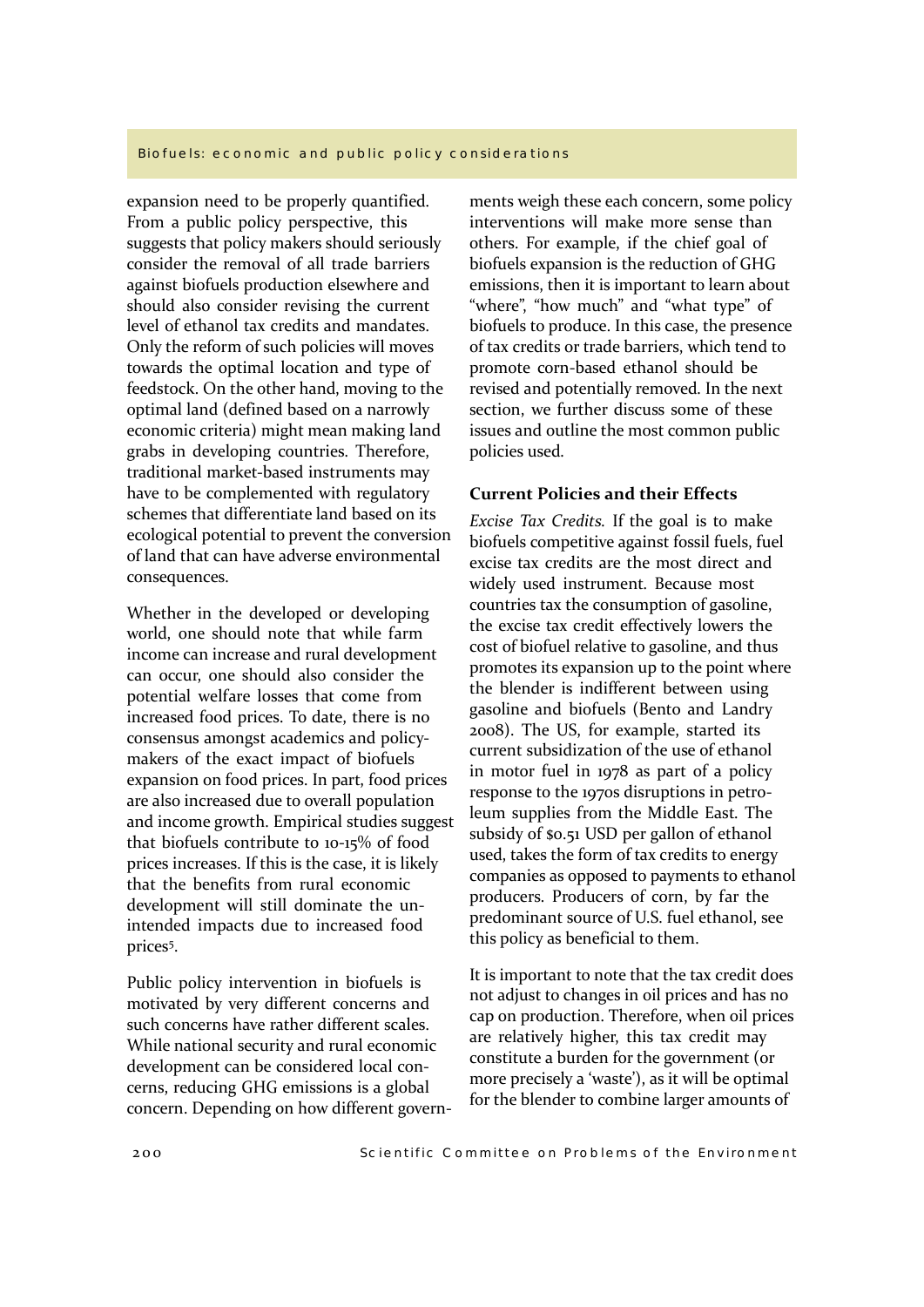#### Chapter 11

ethanol with regular gasoline independently from the subsidy. It is important to note that the tax credit represents foregone taxes. This means that, in order for the government to face normal expenditures, some other tax will need to increase. While measuring the costs of tax credits, one needs to develop general equilibrium models that assume government budget balances.

Gardner (2007) presents back-of-development calculations related to the costs of this tax credit. According to this study, the cost of the US government to sustain 5 billion gallons of ethanol is \$2.6 billion. To date, the literature has pointed to the potential perverse effects of the ethanol excise tax credit. Degorter and Just (2008) and Bento and Landry (2008), for example, point out to the fact that the excise tax effectively lowers the overall cost of the fuel, and, at the margin, creates incentives for increases in vehicle miles traveled. As a result, a potential perverse result associated with the tax credit is the increase in the externalities associated with driving, including local air pollution, GHG emissions, congestion and accidents.

Bento and Landry (2008) also suggests that the excise tax may delay in the introduction of cleaner ethanol technologies and the tax credit may make corn based ethanol producers more competitive over time, through learning-by-doing externalities. That is, as producers of corn-based ethanol continue to experience with their production processes, they are likely to become more competitive over time, thus delaying the potential penetration of a cleaner technology.

So the question is: Should excise tax credits be removed all together? From an overall efficiency perspective the answer is yes. However, because the profitability of ethanol producers is directly related to the price of

crude oil (which is not controlled domestically), one can imagine situations where, in response to a drop in oil prices, ethanol plants will have massive losses in profits and would run out of business. In this case, one should worry about the losses related to investment decisions (e.g. capital costs associated with the ethanol facility itself) Thus, there may be a reasons to justify a variable excise tax credit to smooth out the profitability of ethanol prices (Taheripour and Tyner 2007).

*Renewable Fuel Standards and Mandatory Blending.* While the tax credit discussed above is an incentive-based approach, mandatory blending is essentially a commandand-control regulation. Economists have for a long time made a serious case against such regulations by pointing to the fact that the costs of achieving the same outcomes are substantially higher than with market-based instruments.

The U.S. Energy Policy Act of 2007, for example, mandates the production of 15 billion gallons of corn-based ethanol by 2015. The European Union Biofuels directive issued in 2003 requires member states to set national targets to ensure a minimum proportion of biofuels and other renewable fuel use domestically.

Unlike the tax credit, the effect of the increase in the mandates of blending is to drive up the price of fuel. However, to the extent that the mandate creates an (sub-optimal) excessive production of biofuels, there are serious economic costs associated with it. From the government perspective, a mandate is revenue neutral. Indeed, in response to fuel prices consumers will typically drive less and search for more fuel efficient vehicles (Bento and Landry, 2008). Producers of the feedstock to meet the ethanol production will benefit, as they experience an increase in the overall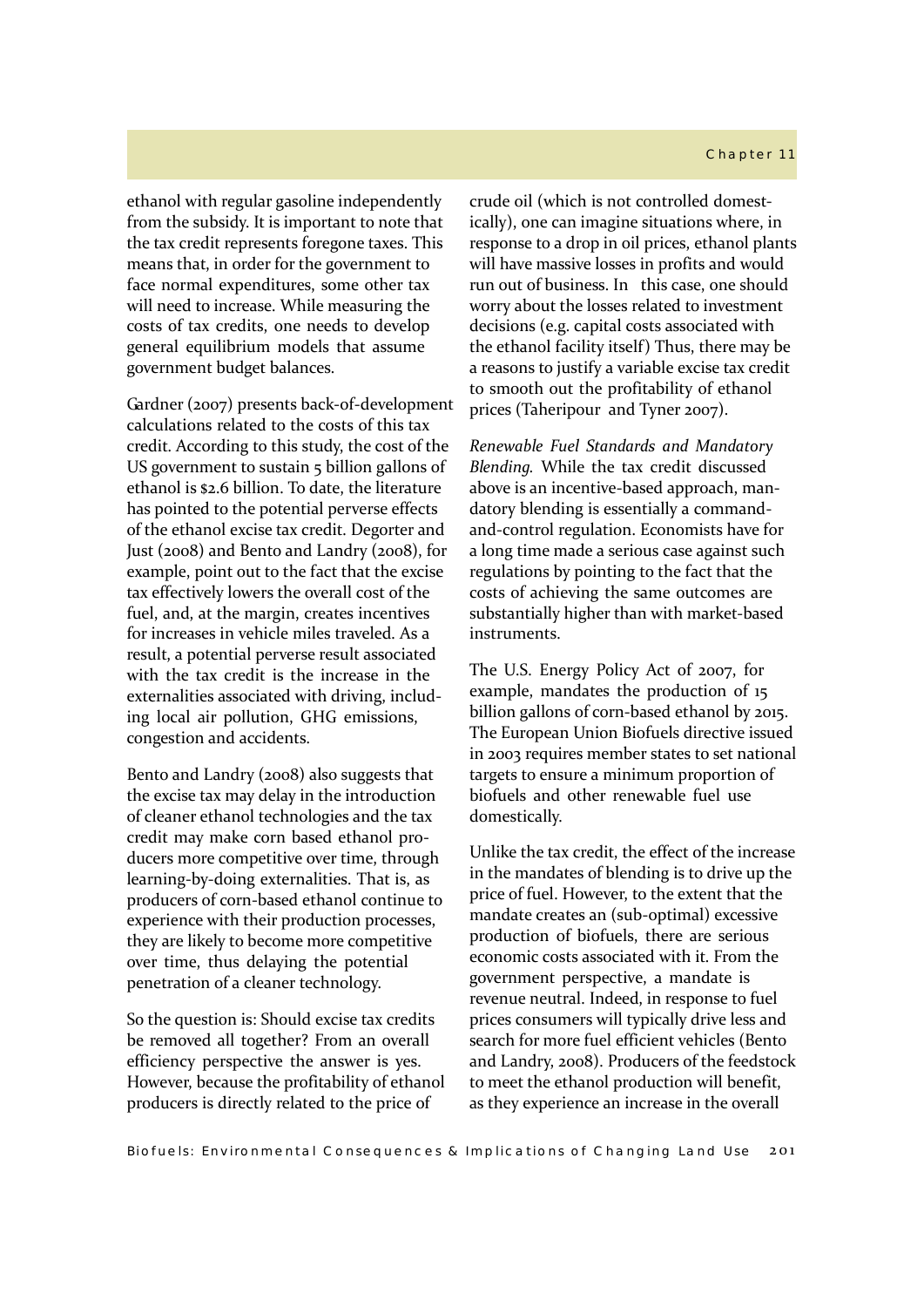price of the feedstock. Whether there are GHG emissions savings depends on whether the reduction in driving compensates for potential GHG emissions from land use.

*Trade barriers.* Several countries impose forms of trade restrictions on both biofuels and feedstocks. For example, the US has currently an import tariff on Brazilian sugarcane ethanol in order to protect corn ethanol producers in the US.

If the overall goal of Biofuels policies is to reduce GHG emissions, trade liberalization increases global welfare in the long run, as it allows countries to produce the optimal amount of biofuels from the different feedstocks.

*Energy Tax or Carbon Tax*. So far, we have discussed policies to increase the overall production of biofuels, however, if the goal is to reduce overall GHG emissions, economists often advocate increases in carbon taxes, as opposed to sectoral policies, such as biofuels. A major argument in favor of broader based carbon taxes (or cap-and-trade programs) relative to sectoral biofuels policies is that such instruments tend to have dynamic effects such as encouraging investment in clean technologies and inducing behavioral changes such as energy and resource conservation. As a result of an increased in the price of carbon, if biofuels are part of the optimal solution, biofuels production will naturally emerge in the economy and the size of the ethanol sector vis-à-vis other renewables will be optimal. With mandates, we can be forcing the economy to produce a suboptimal quantity of biofuels and impose extra costs in the economy. Furthermore, carbon taxes (or cap-and trade programs) generate revenues that can be used to cut pre-existing distortions in the economy and reduce the

overall costs of taxation (Bento and Jacobsen, 2007).

## **Conclusions**

The combination of high crude oil prices and a variety of government policies – including the volumetric tax credit and import tariffs – have sustained the rapid increase of the US biofuels industry. Such an increase has foster changes in the relative prices of food and feed crops, leading to unintended land-use changes in US and abroad. This chapter surveyed the economics literature that examined the effects of alternative biofuels policies. Whether some biofuels policies are justified depends ultimately on its goal; and the chapter argues that because different goals have different scales, they can actually be in conflict. In addition, while we suspect that biofuels policies will continue to be at the forefront of public policy debates, as energy demand continues to grow (due to increases in income and population), more land will be needed to assure the same percentage of fuel coming from biofuels. Unless coupled with policies that manage the overall demand for energy, biofuels policies alone will quickly become extremely costly and unsustainable.

### **Notes**

1 The discussion here focused primarily on gasoline. However, gasoline is not the only energy source that should be considered under an energy security perspective; in fact, at least in the EU there are concerns related to natural gas supplies.

 2 Of course the increased in corn production in the US has its consequences as well. There are potential major environmental impacts that result from loss in CRP lands, including significant carbon losses and local pollution that comes about from the increased intensification of corn production